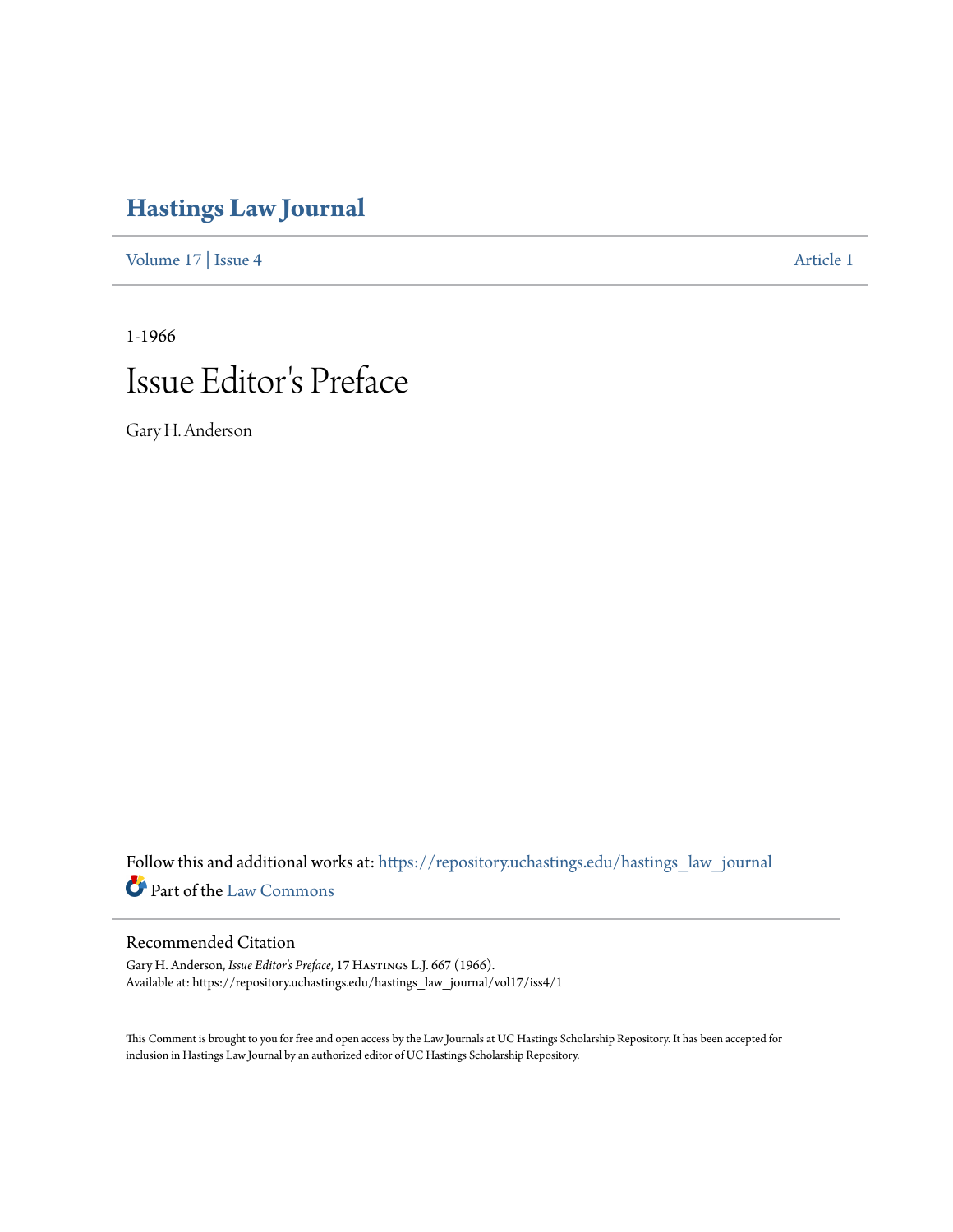## *Issue Editor's Preface*

This issue departs from the traditional topic format m order to present a broad spectrum of articles by noteworthy authors. Most of these articles will not greatly aid the attorney **in** his everyday decisions, but rather are designed both to provoke thought on current problems and to contribute to our understanding of past problems.

Giorgio Del Vecchio, Professor Emeritus of the Umversity of Rome and one of the leading legal philosophers of the world, discusses, *inter alia,* the still-continuing expansion of the United Nations and the fact that many of the new member nations have not yet proven themselves to be "states of justice." The implications of this are not developed extensively by the author, but as the Afro-Asian bloc begins to make its voting weight felt more and more extensively, the implications become obvious to us all.

Professor Ralph Newman points out shortcomings in our own Anglo-American legal system. However free we may feel to criticize the partially developed institutions of others, the fact remains that often "justice" (in the popular sense of the word) is denied in our courts by a failure to allow equity to assume its rightful place m our system of legal remedies.

Mr. Thomas Rothwell points out how the legal profession can aid **in** extending more effective legal services to the poor. Amid the spring cries of an approaching 'long, hot summer," this article is particularly cogent.

To aid our understanding of present Califorma law, Professor William Wirt Blume describes the introduction of the Field Code into California and the work of Stephen Field m shaping many of our present procedural practices.

Professor Wen Yen Tsao shows the interrelation of Chinese law and family His historical treatment gives fascinating insights into the family law systems, past and present, of a culture from which we are presently isolated.

Mr. D. McKay Snow traces the American development of the law of arrest prior to request for extradition and offers a legislative solution to correct the present unsatisfactory status of that law

The first student note suggests that remarks of the Ninth Circuit **in** the income tax case of *Fender Sales Corp. v. Commissioner* might lead to unfortunate results **in** later tax cases. The next note contains practical suggestions for syndicators who wish to take advantage of the California private offering exemption.